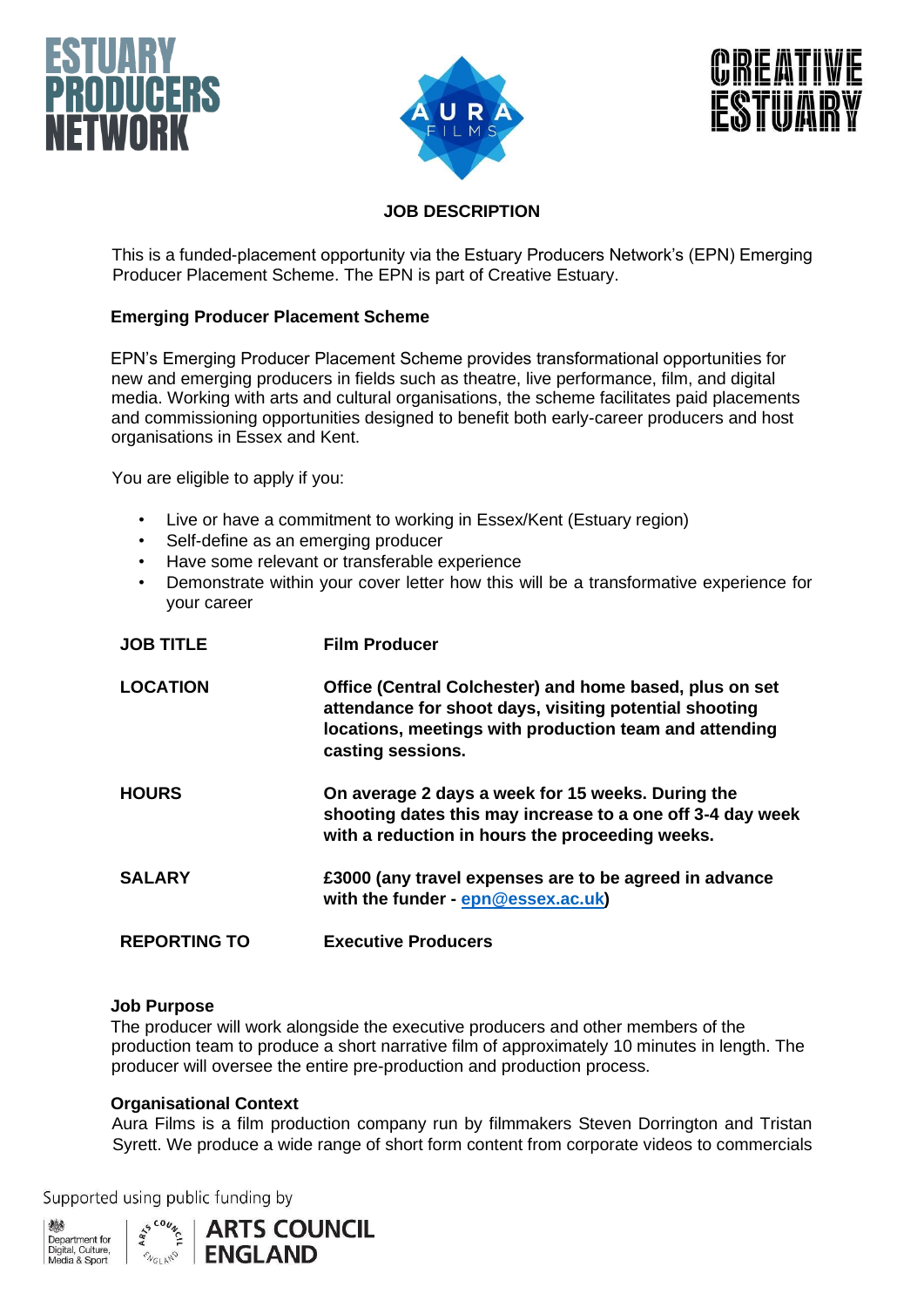





but our main area of expertise is narrative fiction. We have produced a series of short films over the last few years that have won multiple awards at film festivals.

## **A Fish Called Keith (comedy)<https://vimeo.com/111795555>**

**School of Shock (comedy)<https://vimeo.com/202190971>**

## **Off Fleek (horror) <https://youtu.be/c5NArLCdl3Y>**

Aura Films is dedicated to producing stories that both entertain and highlight an important social cause. We aim to bring these causes and messages to a wider audience through engaging storytelling and by utilising genre formulas. Our next short film will follow this ethos.

Aura Films has ambitious plans to move into the feature film market and will use this latest short film as a proof of concept for a future feature film project. This next project is the start of us growing our freelancer base ready for the next step in Aura Films' growth.

Throughout the placement Steven Dorrington and Tristan Syrett will support the producer to undertake the duties and responsibilities below. Aura Films' understands that each candidate will have a varying skillset and will provide support and guidance in the areas where further development of skills and experience is required. By the conclusion of the placement the producer will have developed their knowledge in each of the duties outlined below.

## **Main Duties and Responsibilities**

The post-holder will

- a) Assist the executive producers in producing a short film between May August 2022
- b) Help manage the production budget of the short film
- c) Over see the organisational aspects of the pre-production and production
- d) Identify and hire production crew for project
- e) Source and secure locations for project
- f) Help support the casting process of the short film

## **General**

The post-holder is expected to:

- Show a willingness to help us deliver the project to a high standard with accuracy and excellent attention to detail
- Friendly, efficient, and helpful with a positive attitude
- Good team player and a willingness to learn
- Excellent communication, interpersonal and presentation skills
- Represent the organisation in a positive manner
- A flexible approach is required for the role, as additional duties commensurate with the role may occur from time to time

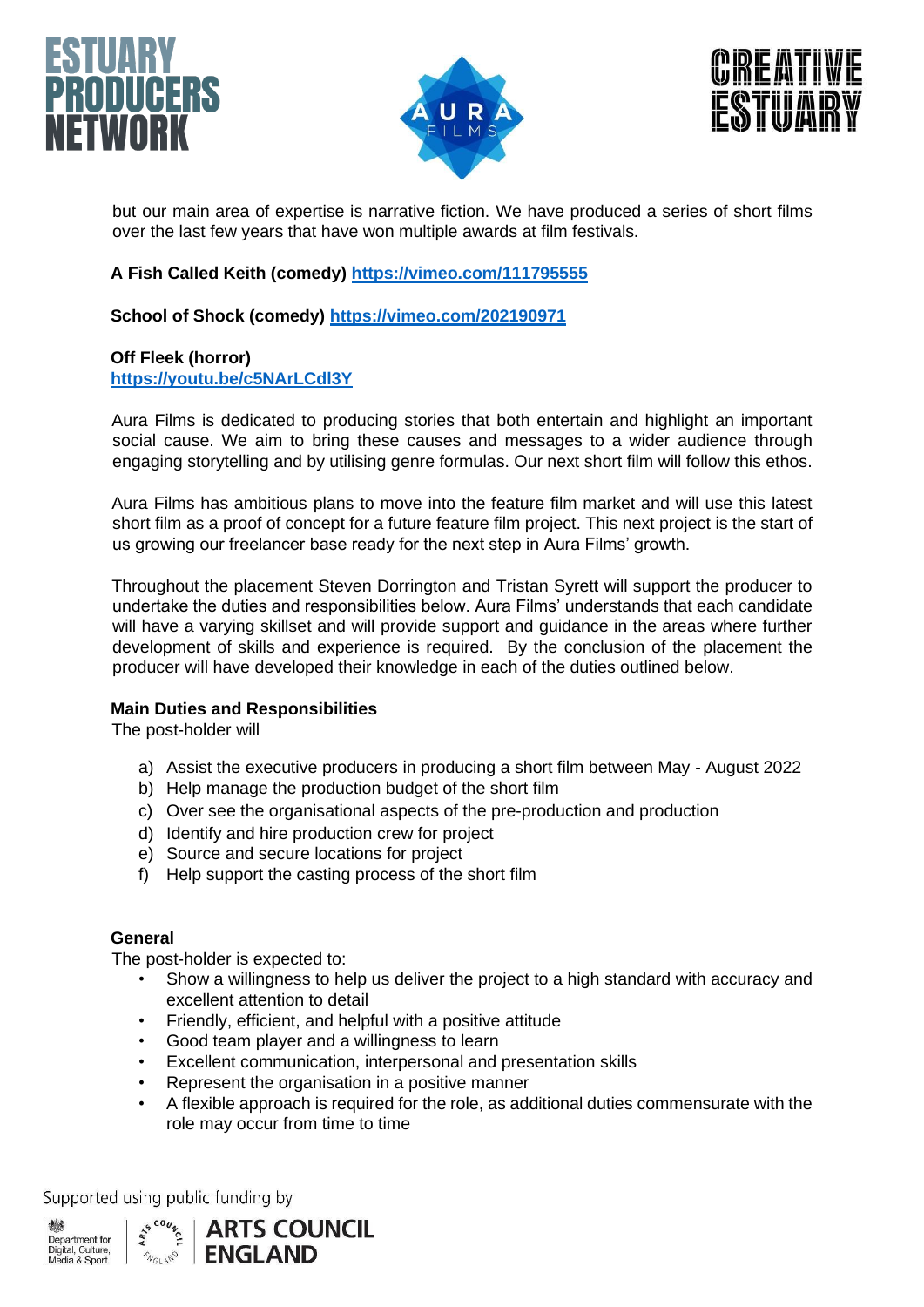





This job description is not necessarily an exhaustive list of duties but is intended to reflect a range of duties the post-holder will perform. The job description will be reviewed regularly and may be changed in the light of experience and in consultation with the post-holder.

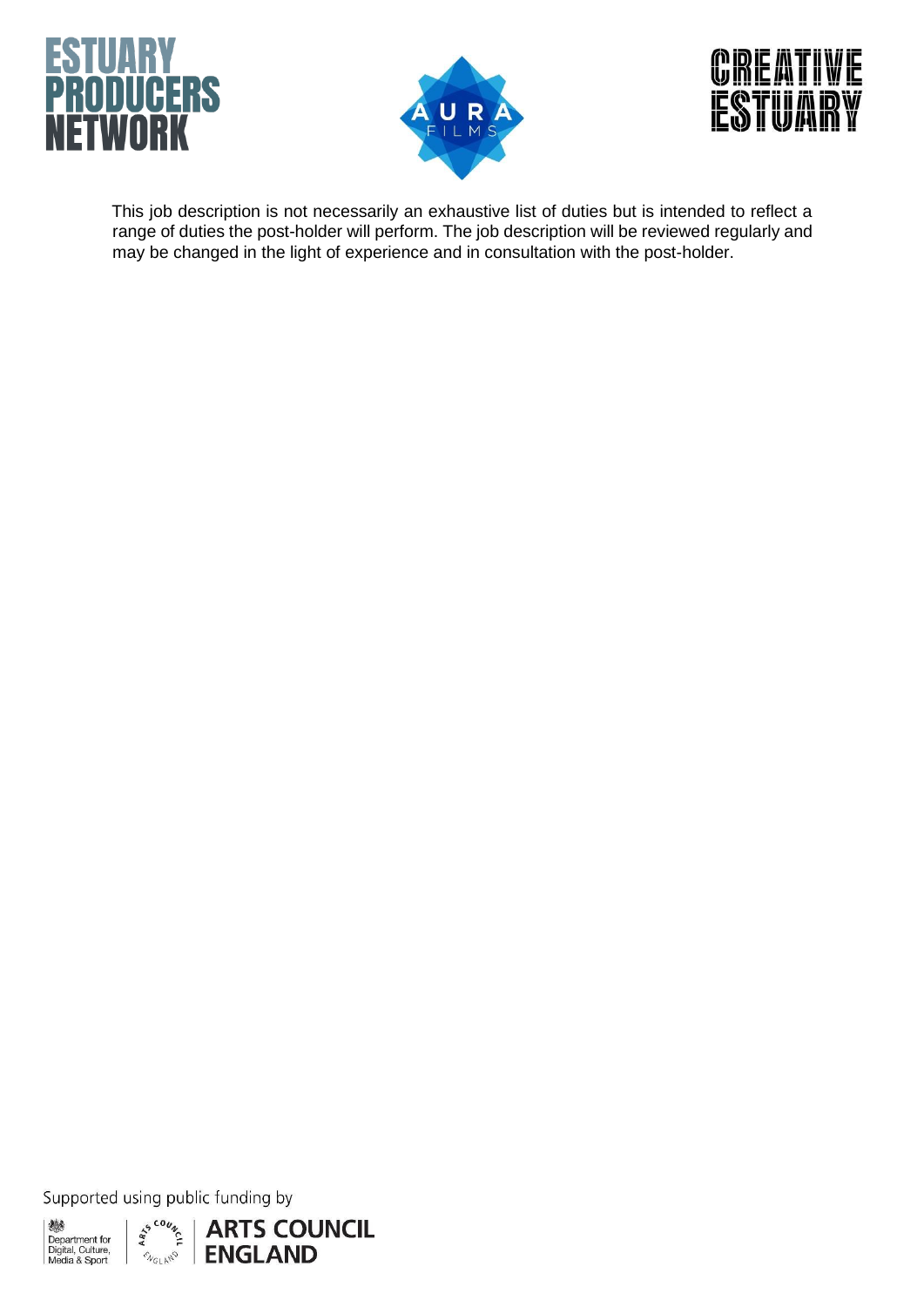





# **PERSON SPECIFICATION**

|                                      | <b>Essential</b>                                                                                                                             | <b>Desirable</b>                                      |
|--------------------------------------|----------------------------------------------------------------------------------------------------------------------------------------------|-------------------------------------------------------|
| <b>Qualifications</b>                | No formal qualifications are<br>required                                                                                                     | Degree in Film/TV Production or<br>other arts subject |
| <b>Experience</b>                    | A role in film production.<br>Producing/organisational role for<br>audio-visual production.                                                  | Experience producing short form<br>narrative content. |
| Knowledge                            | Film production.<br>On set health and safety<br>requirements for film.                                                                       |                                                       |
| <b>Skills</b>                        | Good organisational skills. Ability<br>to work independently and<br>achieve goals.<br>Good face-to-face and written<br>communication skills. |                                                       |
| <b>Personal</b><br><b>Attributes</b> | Ability to stay calm under pressure.<br>Able to work within a team.<br>Flexibility.<br>Commitment to learning and<br>development.            |                                                       |
| <b>Other</b>                         |                                                                                                                                              |                                                       |

To apply please put together the following:

- A written CV listing your education and any paid or voluntary work experience you have undertaken
- Either a written covering letter or a video/audio recording telling us why you would be good for this role and how you meet some or all of the criteria outlined above

Then please email both of these to  $epn@essex.ac.uk$  by 5pm on Sunday 8<sup>th</sup> May.